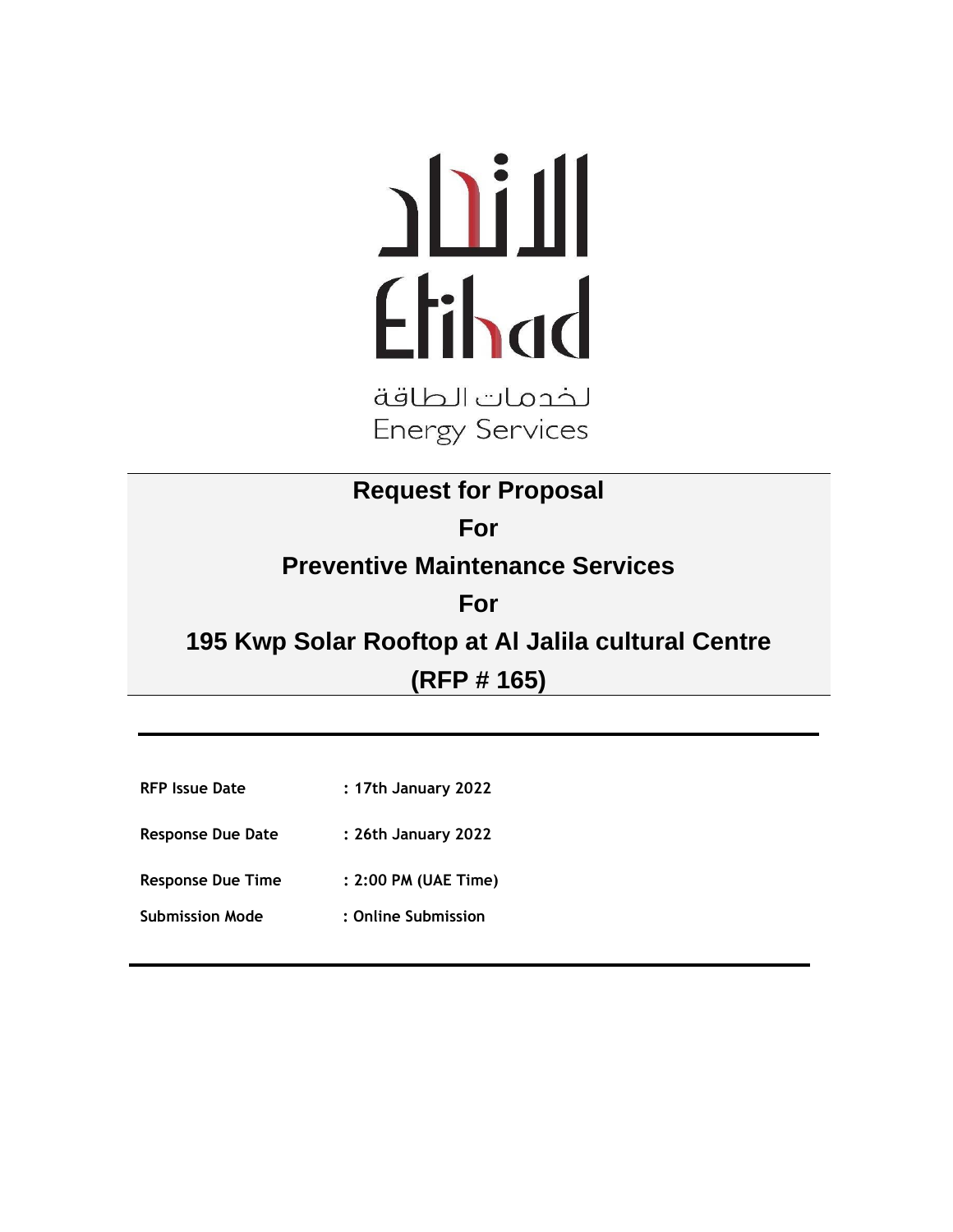#### **1. Introduction**

Al Etihad Energy Services Co. LLC is seeking proposals for 12 months preventive maintenance services for already operational solar rooftop system of total capacity 195 Kwp at Al Jalila cultural Centre

#### **System Information**

The following table illustrate the system Introduction:

| Location                  | <b>Plant Capacity (Kwp)</b> | <b>Installation type</b> |
|---------------------------|-----------------------------|--------------------------|
| Al Jalila cultural Centre | 195                         | Rooftop                  |

#### **A- Site Visit**

Site visit is scheduled for 9Am, 19<sup>th</sup> Jan.

#### **2. Proposal submission required documents**

| No             | <b>Required documents</b>                                                                                                                                                                                                                                        | <b>Submission Status</b> |
|----------------|------------------------------------------------------------------------------------------------------------------------------------------------------------------------------------------------------------------------------------------------------------------|--------------------------|
|                | State your compliance to tems and conditions of<br>RFP and scope of work on company letter head<br>and confirm that your proposal will remain valid<br>for 90 days from subission deadline<br>Note: No assumptions and exclusions are<br>acceptable in proposal. |                          |
| $\overline{2}$ | Submit the Valid Trade License                                                                                                                                                                                                                                   |                          |
| 3              | Total years of Organization experience in Solar<br>O&M                                                                                                                                                                                                           |                          |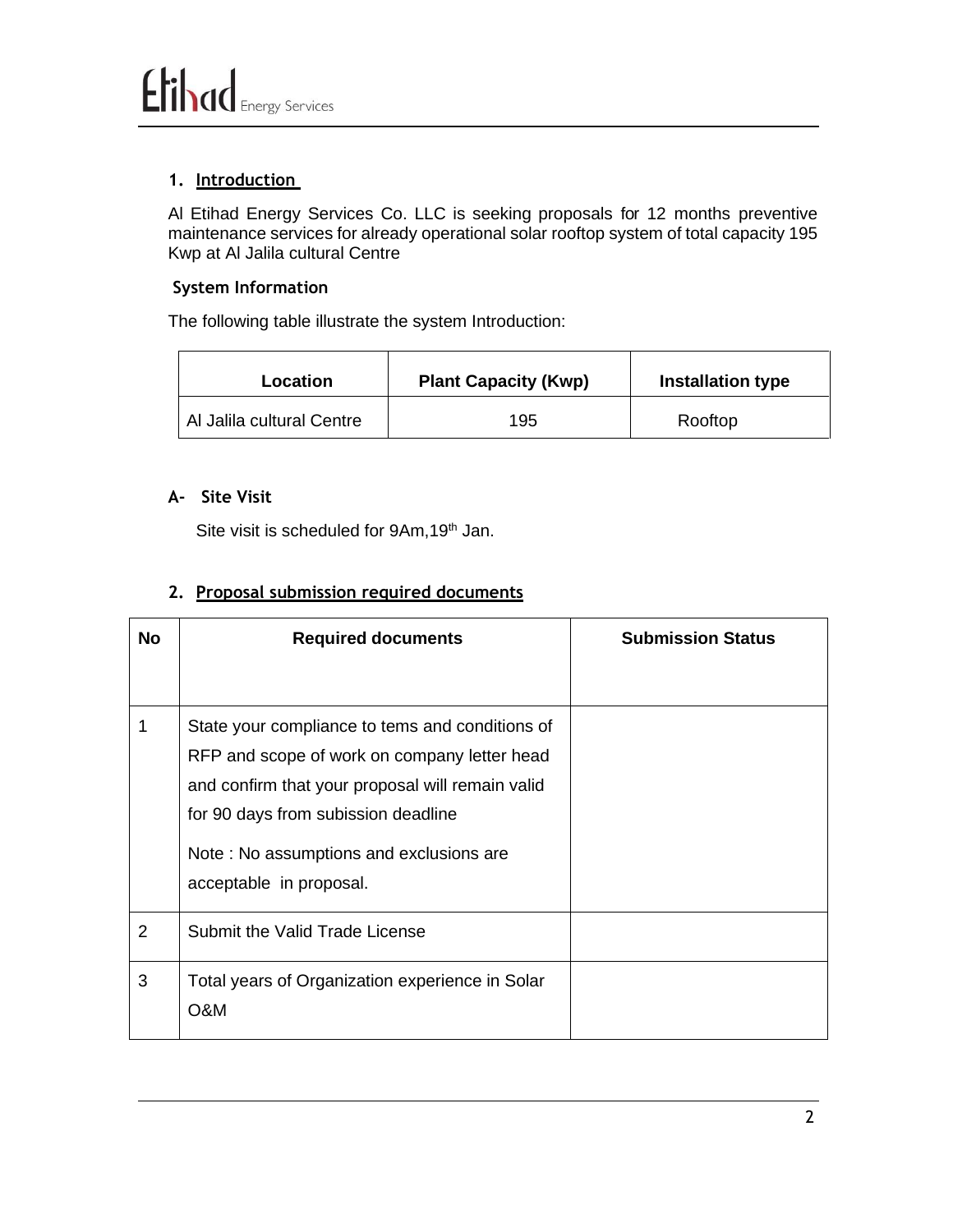# Elihad Energy Services

| 4 | Total capacity of solar system O&M experience<br>in MWp.      |  |
|---|---------------------------------------------------------------|--|
| 5 | Provide O&M department Organization Chart<br>and CVs of staff |  |
| 6 | Provide the O&M process and approach                          |  |

#### **3. Insurances**

The Contractor shall be responsible to provide the following insurances for the project (in the joint names of the Contractor, Employer and the Customer) Within 14 days from the receipt of PO:

- i. Erection All Risk Insurance (For a value of AED 1.25 times of Solar Plant asset value)
- ii. Public Liability Insurance For a value of AED 1.25 times of Solar Plant asset value)
- iii. Workmanship Insurance (As per UAE laws)
- iv. Plant and Equipment Insurance (for full replacement value)

The Contractor shall be required to fully comply with terms and conditions of insurances which shall be stipulated in the contract.

#### **4. PROPOSAL EVALUATION**

The Technical & Commercial evaluation shall be based on the numerical merit score. Total 100 points allocated to the below indicated areas

#### **Technical Evaluation**

The technical evaluation shall be based on numerical merit score. A total of 50 points have been allocated to following areas as detailed below:

| Area                                                                                                                       | <b>Points</b> |
|----------------------------------------------------------------------------------------------------------------------------|---------------|
| Total years Organization experience in Solar O & M                                                                         | 10            |
| Total capacity of solar system O & M experience in MWp.                                                                    | 10            |
| Compliance to terms and conditions and scope of work of this RFP on<br>company letter head and submission of trade license | 10            |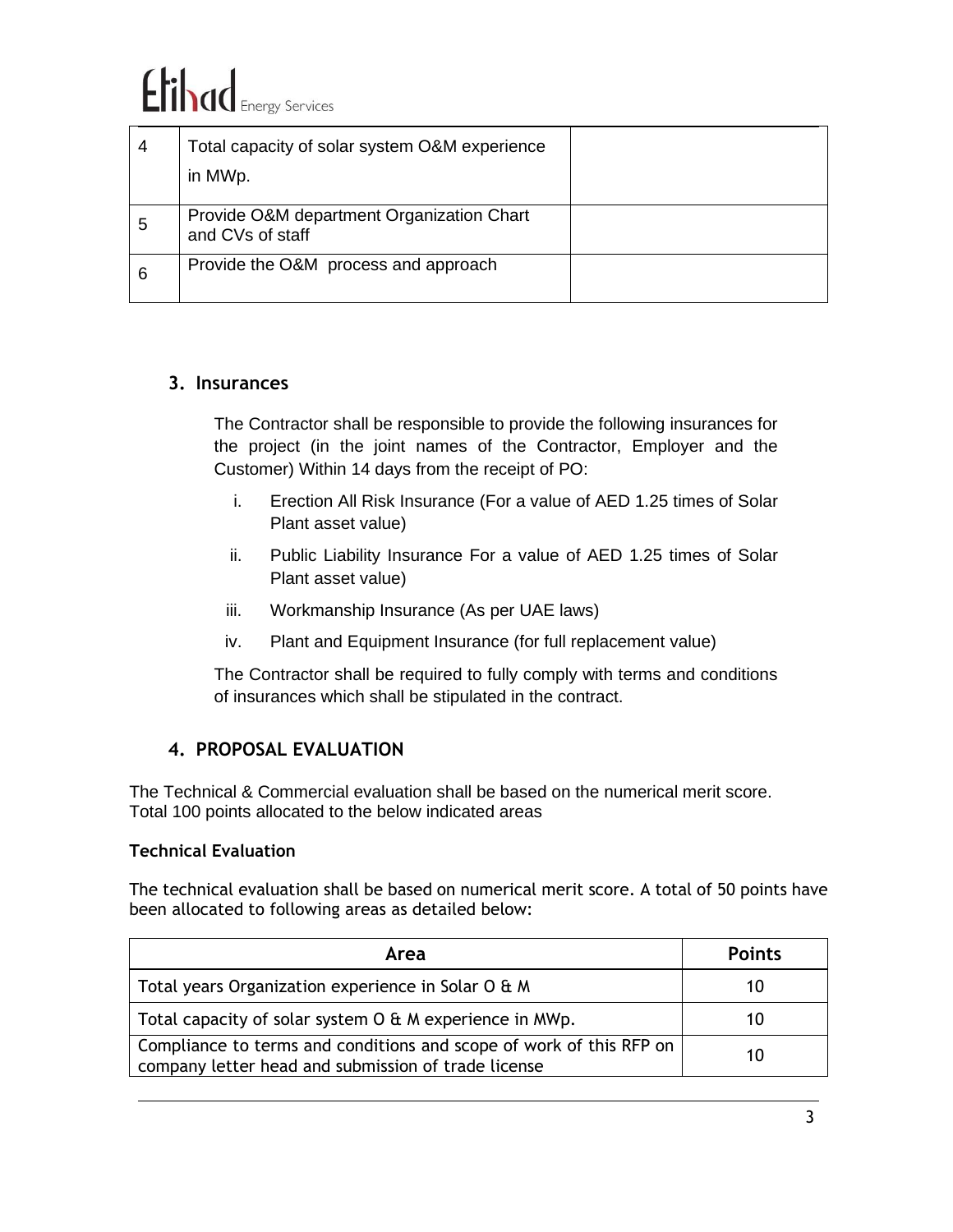| Submission of O & M process and approach            | 10 |
|-----------------------------------------------------|----|
| Submission of proposal bond as per RFP requirement. | 10 |
| <b>Total Technical Score</b>                        | 50 |

#### **Financial Evaluation**

The Financial evaluation shall be based on numerical merit score. A total of 50 points have been allocated for financial evaluation.

Total 50 points shall be given to the proposal which has lowest price. For calculating points of other bids following formula shall be used:

Financial Proposal Points of Proposal 'X' shall be equal to lowest evaluated price multiply by 50 and divided by total price of Proposal 'X'.

Achieved Score of Proposal 'X' = Lowest Evaluated Price x 50/Total Price of Proposal 'X'

#### **Global Evaluation**

For the purpose of establishing the lowest evaluated Bid the technical points and commercial points scored shall be integrated as follows :

|                     | <b>Points Scored</b> |  |  |  |
|---------------------|----------------------|--|--|--|
|                     | <b>Bidder</b>        |  |  |  |
| 50% Technical Score |                      |  |  |  |
| 50% Financial Score |                      |  |  |  |
| 100% Total          |                      |  |  |  |

### **5. Contract pricing:**

Fill the following tables for Commercial proposal :

| Sr# | <b>Descriptions</b>                                            | Amount (AED) |
|-----|----------------------------------------------------------------|--------------|
|     | 12 Months Preventative maintenance (One wet<br>Cleaning/Month) |              |
|     | <b>Total (Excluding VAT)</b>                                   |              |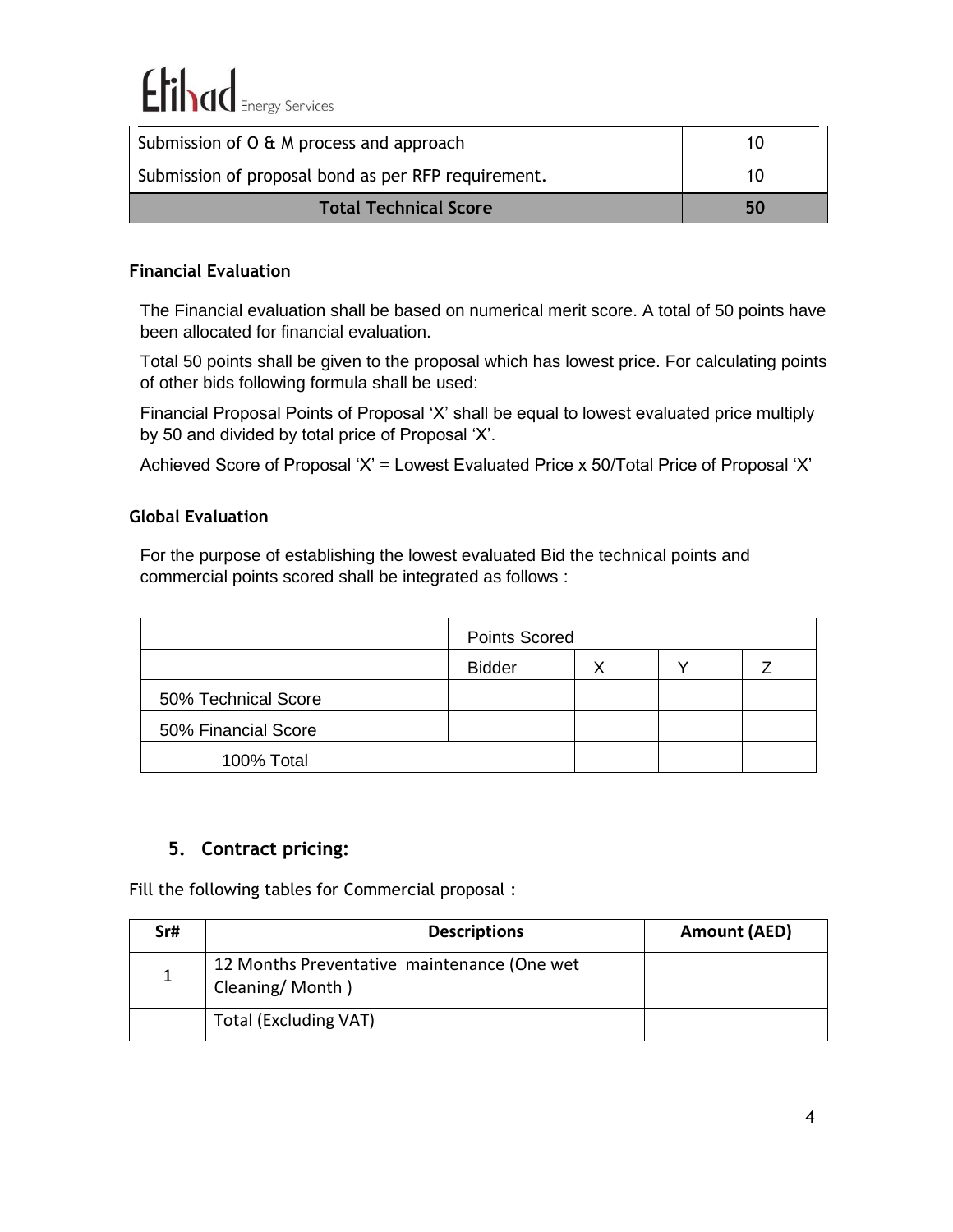# Elihad Energy Services

| Sr# | <b>Descriptions</b>                    | <b>Amount (AED/Hour)</b> |
|-----|----------------------------------------|--------------------------|
|     | Corrective maintenance labor unit cost |                          |
|     | <b>Total (Excluding VAT)</b>           |                          |

Payement Will be done quarterly after acceptance of quarterly O&M report; however, contractor has to submit the monthly O&M report additionally and if contractor fail to perform scheduled preventive Maintenance , Employer has right to stop payments and terminate the contract.

- $\triangleright$  The price should be inclusive of mentioned scope of work, preventative maintenance and monthly reporting.
- $\triangleright$  Any clarifications related to this tender, should be addressed only to  $-$ [Etihad.tenders@etihadesco.com.](mailto:Etihad.tenders@etihadesco.com)
- ➢ Bidders are requested to send all the queries regarding the RFP documents to [Etihad.tenders@etihadesco.com.](mailto:Etihad.tenders@etihadesco.com) Any such enquiry must be received no later than seven (7) days before the proposal submission date.
- ➢ The bidder shall submit an electronic copy of their proposal to [esubmission@EtihadEsco.com,](mailto:esubmission@EtihadEsco.com) proposal shall be addressed to:

Ref: Request for Quotation (RFQ 165) – Preventive Maintenance of Solar PV System at Al Jalila Solar Project

## **ANNEXURE A**

#### **Scope of work**

The Scope of the works including once per month wet cleaning for 195KWp roof top solar system and preventive maintenance as per below table

- a) preventative maintenance work as per below table schedule.
- b) Process the warranty claim of solar panels and inverters if required.
- c) Providing monthly preventive maintenance report.
- d) Corrective maintenance for damaged parts after getting cost approval

from Etihad and client based on corrective maintenance Labor unit cost (AED/Hour).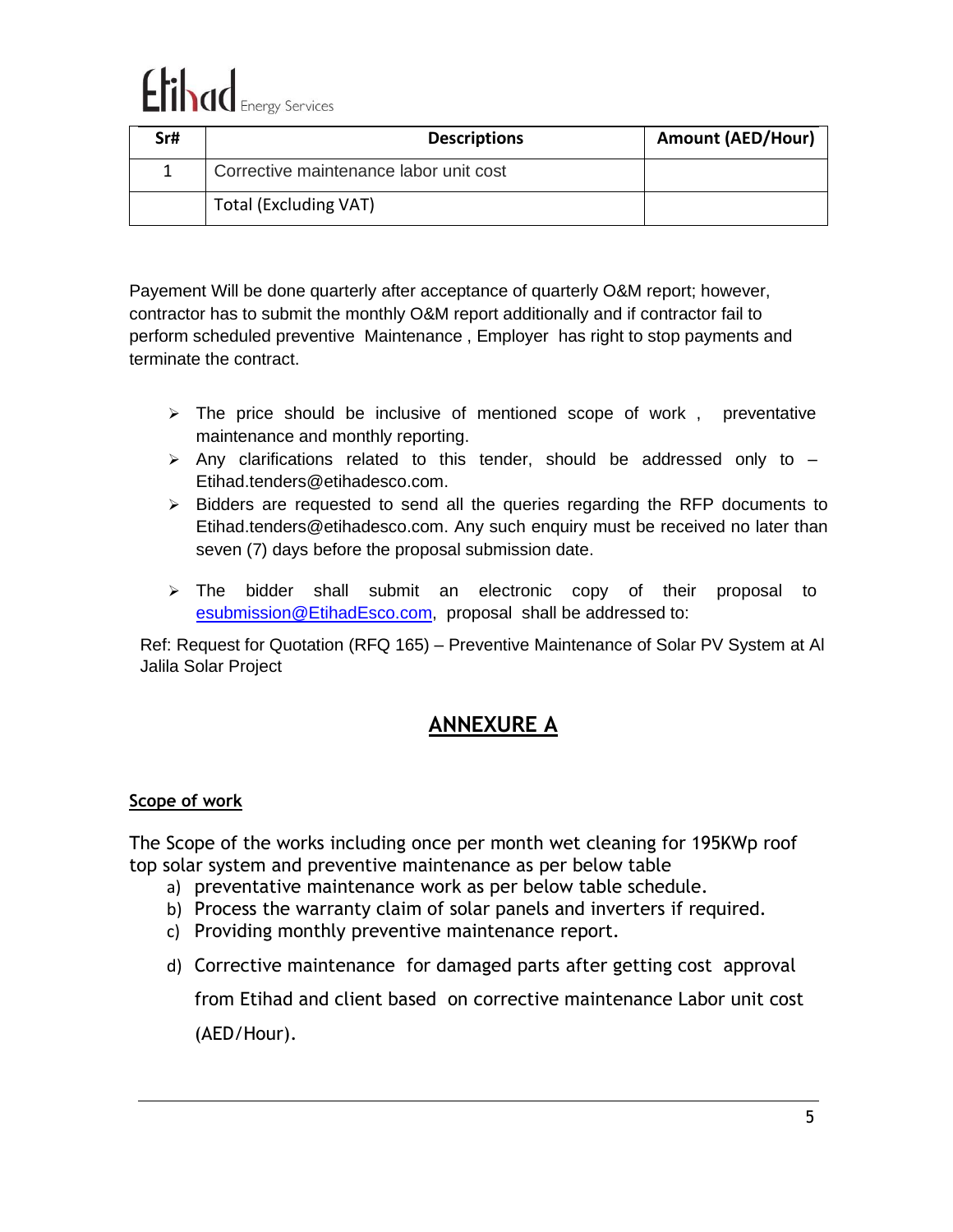

## **Preventive Maintenance Schedule**

|                                | Activity /                                           |                                      |                                                                                                                                                                                                                                              |
|--------------------------------|------------------------------------------------------|--------------------------------------|----------------------------------------------------------------------------------------------------------------------------------------------------------------------------------------------------------------------------------------------|
| <b>Items</b>                   | <b>Check</b>                                         | <b>Frequency</b>                     | <b>Methods</b>                                                                                                                                                                                                                               |
|                                | Solar Panels Module cleaning                         | Minimum once a month<br>wet cleaning | Wet cleaning solar panels using<br>soft, moist broom or water<br>spray.                                                                                                                                                                      |
| Wiring &<br>Earthing<br>System | Wiring &<br>harness<br>inspection                    | Once every after 3<br>months         | Check wiring and insulation<br>resistance Check Earth<br>Connections and its continuity<br>for cuts, breaches and lose<br>connections.                                                                                                       |
| Cable &<br>Connectors          | Visual<br>Examination<br>and corrective<br>actions   | Once Every month                     | Check Termination point of<br>module connectors and DC<br>cables. Reinstate hanged DC<br>PV module cable with proper<br>termination.                                                                                                         |
| Mounting                       | Mounting<br>Inspection                               | Once every after 3<br>months         | Check solar panel fasteners.                                                                                                                                                                                                                 |
| <b>Inverters</b>               | Inverter<br>Inspection                               | Once every after 3<br>months         | Inverter/Combiner Box<br>inspection & preventive<br>maintenance according to the<br>manufacturer's<br>operation and maintenance<br>requirements, including:<br>i. Visual inspection of inverter<br>box, seals and electrical<br>connections; |
| Electrical<br>Panel            | Electrical<br>panel<br>inspections/Co<br>mbine boxes | Once every 3 after<br>months         | Check all the bus bar Tightness,<br>Visual Inspection,<br>Check Terminals, lights visibility<br>and clean all occupied dust<br>operation of control devices like<br>relays and controllers,                                                  |